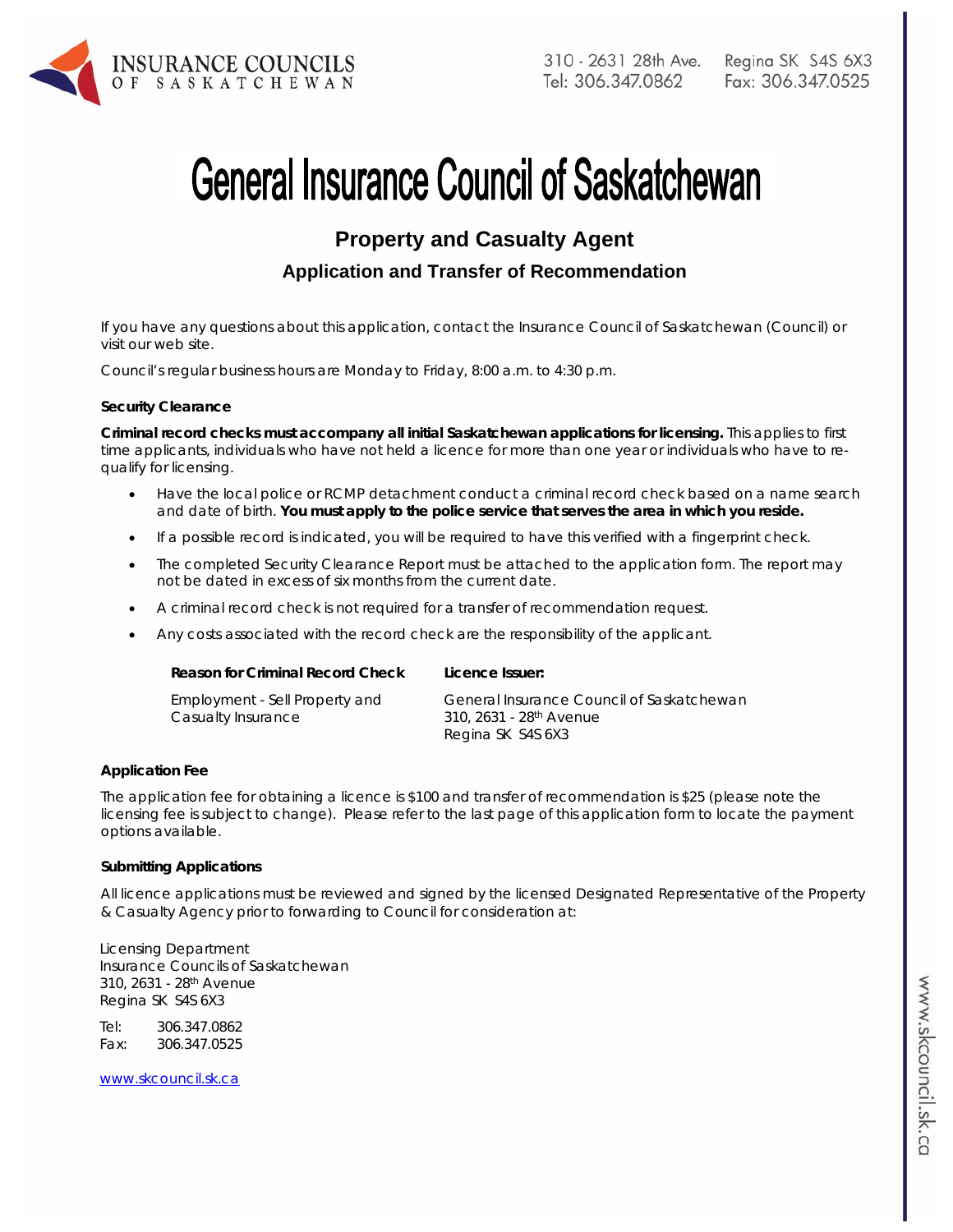

| General Insurance Council<br>of Saskatchewan                                                                                                                       | For office use only<br>Licence Number | <b>Received Date</b>                |  |  |
|--------------------------------------------------------------------------------------------------------------------------------------------------------------------|---------------------------------------|-------------------------------------|--|--|
| <b>Property and Casualty Agent</b>                                                                                                                                 | Date Issued                           |                                     |  |  |
| □ Application - \$100                                                                                                                                              | Date Processed                        |                                     |  |  |
| Transfer of Recommendation - \$25                                                                                                                                  |                                       |                                     |  |  |
| Part A: Identification Information                                                                                                                                 |                                       | $\square$ Male                      |  |  |
|                                                                                                                                                                    |                                       | $\square$ Female                    |  |  |
| П.<br>Mrs.<br>$\Box$ Miss<br>Mr.<br>П<br>Ms.<br>$\mathsf{L}$                                                                                                       |                                       | <b>Birth Date</b><br>month day year |  |  |
|                                                                                                                                                                    |                                       |                                     |  |  |
| Legal Last Name<br>Legal First Name (in full)                                                                                                                      |                                       | Legal Middle Name(s)                |  |  |
|                                                                                                                                                                    |                                       |                                     |  |  |
| Preferred First Name                                                                                                                                               |                                       | Maiden Name                         |  |  |
| Previous Surname(s)                                                                                                                                                |                                       |                                     |  |  |
| 1. Are you a permanent resident or citizen of Canada?<br>$\Box$ Yes<br>$\Box$ No<br>If you have answered yes, do not complete question 2.                          |                                       |                                     |  |  |
| $\square$ No<br>$\Box$ Yes<br>2. Are you a citizen of another country that holds a valid work permit or Immigrant Visa in<br>Canada? If yes, please attach a copy. |                                       |                                     |  |  |
| If you answered no to either question, please provide an explanation on a separate sheet of paper and attach it<br>to this application form.                       |                                       |                                     |  |  |
| Place of residence                                                                                                                                                 |                                       |                                     |  |  |
|                                                                                                                                                                    |                                       |                                     |  |  |
| Number and Street, Apt., Box #                                                                                                                                     |                                       |                                     |  |  |
|                                                                                                                                                                    |                                       |                                     |  |  |
| City/Town                                                                                                                                                          | Province/State                        | Postal/Zip Code                     |  |  |
|                                                                                                                                                                    |                                       |                                     |  |  |
| Personal Telephone<br>Personal Fax                                                                                                                                 |                                       | Personal Cell                       |  |  |
|                                                                                                                                                                    |                                       |                                     |  |  |
| Personal E-mail                                                                                                                                                    |                                       |                                     |  |  |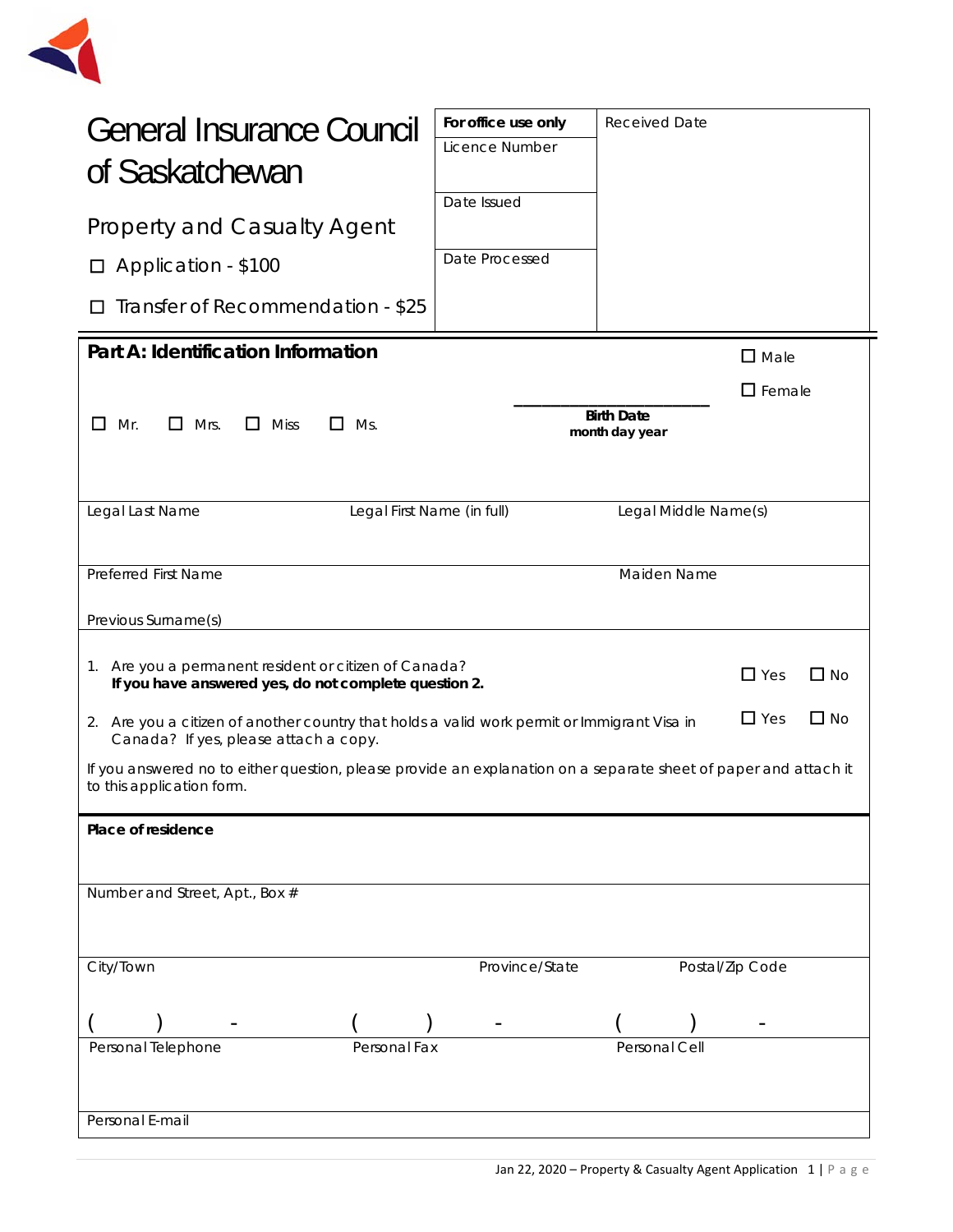

| Name of agency and business address where you will be employed. This is the address mail will be sent to. (complete<br>only if different than place of residence)                |                                                                                                                                                                                              |  |  |
|----------------------------------------------------------------------------------------------------------------------------------------------------------------------------------|----------------------------------------------------------------------------------------------------------------------------------------------------------------------------------------------|--|--|
|                                                                                                                                                                                  |                                                                                                                                                                                              |  |  |
|                                                                                                                                                                                  | Business name (if applicable)                                                                                                                                                                |  |  |
|                                                                                                                                                                                  |                                                                                                                                                                                              |  |  |
|                                                                                                                                                                                  | Number, Street, Suite # and/or Box #                                                                                                                                                         |  |  |
|                                                                                                                                                                                  |                                                                                                                                                                                              |  |  |
| City/Town                                                                                                                                                                        | Province/State<br>Postal/Zip Code                                                                                                                                                            |  |  |
|                                                                                                                                                                                  |                                                                                                                                                                                              |  |  |
|                                                                                                                                                                                  | ext                                                                                                                                                                                          |  |  |
|                                                                                                                                                                                  | <b>Business Telephone</b><br><b>Business Fax</b>                                                                                                                                             |  |  |
|                                                                                                                                                                                  |                                                                                                                                                                                              |  |  |
| <b>Business E-mail</b>                                                                                                                                                           |                                                                                                                                                                                              |  |  |
|                                                                                                                                                                                  | Part B: Other Recognized Designations and/or Education Obtained                                                                                                                              |  |  |
|                                                                                                                                                                                  | Highest level of education obtained                                                                                                                                                          |  |  |
|                                                                                                                                                                                  | $\Box$ Other<br>$\Box$ GED<br>$\Box$ High School Diploma                                                                                                                                     |  |  |
|                                                                                                                                                                                  | Please identify the insurance designations you currently hold. Attach a copy of the certificates of completion or                                                                            |  |  |
|                                                                                                                                                                                  | diplomas to this application.                                                                                                                                                                |  |  |
|                                                                                                                                                                                  |                                                                                                                                                                                              |  |  |
| Part C: Examination and/or Experience Information                                                                                                                                |                                                                                                                                                                                              |  |  |
| An application for licence will not be accepted unless the applicant has passed the qualifying examination(s) and<br>provided supporting documentation of successful completion. |                                                                                                                                                                                              |  |  |
|                                                                                                                                                                                  | I have satisfied the following requirements: (Place a check mark in the boxes that apply to this application)                                                                                |  |  |
| $\Box$                                                                                                                                                                           | I have successfully passed the General Insurance Council Bylaw Examination; and                                                                                                              |  |  |
| $\Box$                                                                                                                                                                           | I have successfully completed the Restricted Auto Course(s) and Examination(s); and                                                                                                          |  |  |
| $\Box$                                                                                                                                                                           | I have successfully completed the Fundamentals of Insurance Course and Examination through the Insurance<br>Brokers Association of Saskatchewan: or                                          |  |  |
| $\Box$                                                                                                                                                                           | I have successfully completed the Introduction of General Insurance Program and Examination offered by the<br>ILS Learning Corporation; or                                                   |  |  |
| ப                                                                                                                                                                                | $\Box$ CAIB 1<br>$\Box$ CAIB 2<br>$\Box$ CAIB 3<br>$\Box$ CAIB 4<br>I have successfully completed the following CAIB Courses<br>and Examinations; or                                         |  |  |
| ப                                                                                                                                                                                | I have successfully completed Institute of Canada (IIC) Courses and Examinations.                                                                                                            |  |  |
| $\Box$                                                                                                                                                                           | Other licensing exams you have completed_                                                                                                                                                    |  |  |
| Note 1: Individuals must apply for a licence within one year from the date of successful completion of the examination(s).                                                       |                                                                                                                                                                                              |  |  |
|                                                                                                                                                                                  | Note 2: An individual applying for a licence, who has not held an active licence in any jurisdiction in Canada during the past two<br>consecutive years, will be considered a new applicant. |  |  |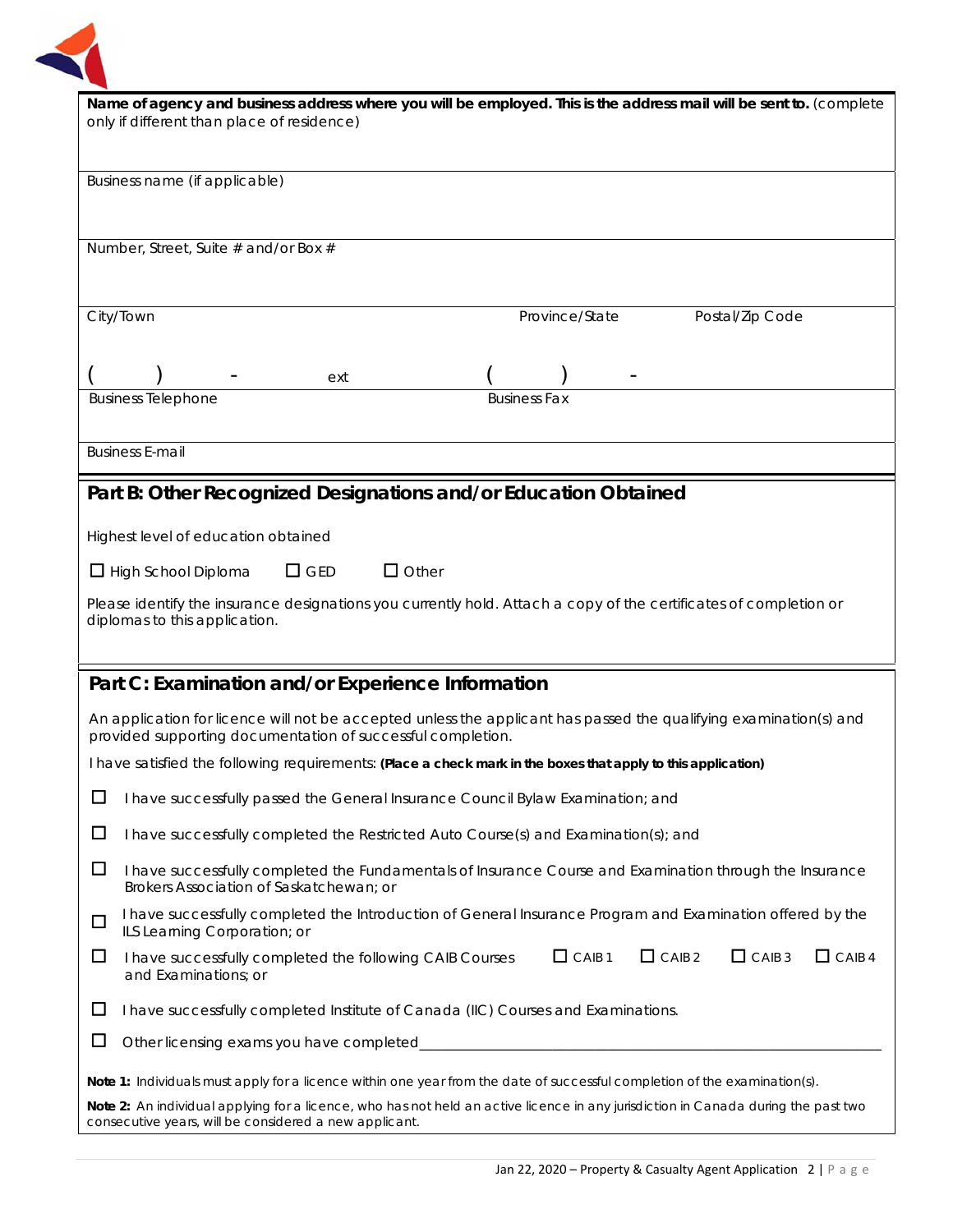

# **Part D: Background**

The following are questions relevant to *The Insurance Act*(Act) regarding trustworthiness and suitability to be licensed.

Please read these questions carefully to ensure all responses are accurate. Inaccurate answers may be considered a material misstatement.

**For any questions where disclosure is required, please provide complete details on a separate sheet of paper and attach to the application form.**

| 1. | Have you ever held an insurance or adjuster<br>licence in Saskatchewan, or anywhere in Canada<br>or in the world?                                                                                                                                                                                                                                                                                                                               | 5. | Have you ever been the subject of receivership<br>and/or bankruptcy proceedings, including<br>consumer proposals?                                                                                                                                                                                                                                                                                                                                                                                                                                                                                                                                                                     |
|----|-------------------------------------------------------------------------------------------------------------------------------------------------------------------------------------------------------------------------------------------------------------------------------------------------------------------------------------------------------------------------------------------------------------------------------------------------|----|---------------------------------------------------------------------------------------------------------------------------------------------------------------------------------------------------------------------------------------------------------------------------------------------------------------------------------------------------------------------------------------------------------------------------------------------------------------------------------------------------------------------------------------------------------------------------------------------------------------------------------------------------------------------------------------|
|    | $\Box$ Nothing to Disclose<br>$\Box$ Disclosure attached                                                                                                                                                                                                                                                                                                                                                                                        |    | $\Box$ Nothing to Disclose<br>$\Box$ Disclosure attached                                                                                                                                                                                                                                                                                                                                                                                                                                                                                                                                                                                                                              |
|    | If yes, please provide information about licence year,<br>licence class and jurisdiction.                                                                                                                                                                                                                                                                                                                                                       |    | If yes, please provide an explanation of the circumstances<br>and a complete copy of the documents involved.                                                                                                                                                                                                                                                                                                                                                                                                                                                                                                                                                                          |
|    |                                                                                                                                                                                                                                                                                                                                                                                                                                                 |    | This question applies to you personally AND any company<br>in which you are/were a principal shareholder, officer or<br>director or designated representative.                                                                                                                                                                                                                                                                                                                                                                                                                                                                                                                        |
| 2. | Has any licence or registration held by you as an<br>insurance agent, adjuster or for selling any other<br>financial products, ever been suspended or<br>revoked for cause anywhere in Canada or in the<br>world?<br>$\Box$ Nothing to Disclose<br>$\Box$ Disclosure attached<br>This question applies to you personally AND any<br>company in which you are/were a principal shareholder,<br>officer or director or designated representative. | 6. | Have you ever been the subject of any complaints,<br>investigations, sanctions or disciplinary actions,<br>including but not limited to, a letter of warning,<br>caution, fine, etc., against you by any financial<br>services regulator, federal regulator (e.g., FINTRAC,<br>CRA, CRTC, Privacy Commissioner, etc.) insurer or any<br>other financial services company with which you<br>hold/held a contract, in Canada or anywhere in the<br>world?<br>$\Box$ Nothing to Disclose<br>$\Box$ Disclosure attached<br>This question applies to you personally AND any company<br>in which you are/were a principal shareholder, officer or<br>director or designated representative. |
| 3. | Have you ever been refused an insurance or<br>adjuster licence or registration for selling financial<br>products or adjusting claims in Canada or<br>anywhere in the world?<br>$\Box$ Disclosure attached<br>$\Box$ Nothing to Disclose<br>This question applies to you personally AND any                                                                                                                                                      | 7. | Have you ever been investigated, charged or<br>convicted of any criminal or quasi-criminal offence,<br>in Canada or anywhere in the world?<br>$\Box$ Disclosure attached<br>$\Box$ Nothing to Disclose<br>This question applies to you personally AND any company<br>in which you are/were a principal shareholder, officer or                                                                                                                                                                                                                                                                                                                                                        |
|    | company in which you are/were a principal shareholder,<br>officer or director or designated representative.                                                                                                                                                                                                                                                                                                                                     |    | director or designated representative.                                                                                                                                                                                                                                                                                                                                                                                                                                                                                                                                                                                                                                                |
| 4. | Do you currently or plan to engage in any business<br>or occupation other than the insurance or<br>adjusting business?<br>Nothing to Disclose<br>Disclosure attached                                                                                                                                                                                                                                                                            | 8. | Have you ever been the subject of any type of legal<br>action, including but not limited to, class action<br>lawsuits or civil actions respecting the business of<br>insurance including adjusting, or any other financial<br>service, in Canada or anywhere in the world?                                                                                                                                                                                                                                                                                                                                                                                                            |
|    | Please provide the name of the business, occupation<br>details, supervisory responsibilities and date of<br>employment.<br>This would include any business that requires a licence or<br>registration or is corporately registered.                                                                                                                                                                                                             |    | $\Box$ Disclosure attached<br>$\Box$ Nothing to Disclose<br>This question applies to you personally AND any company<br>in which you are/were a principal shareholder, officer or<br>director or designated representative.                                                                                                                                                                                                                                                                                                                                                                                                                                                            |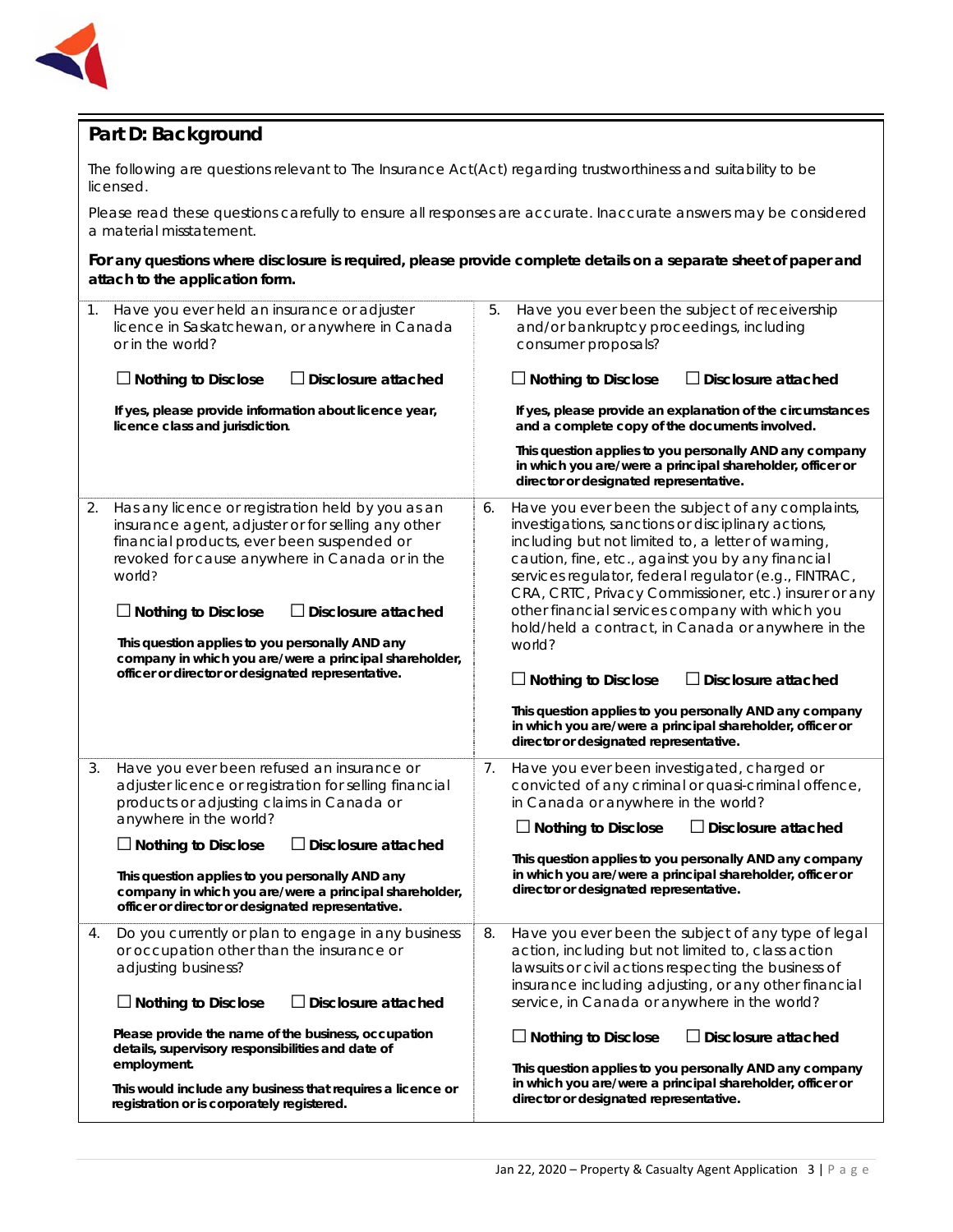

| <b>Part E: Non-Resident Applicants</b>                                                                                                                                                                                                                         |                                                                                                                                                                                                                          |             |                      |  |  |
|----------------------------------------------------------------------------------------------------------------------------------------------------------------------------------------------------------------------------------------------------------------|--------------------------------------------------------------------------------------------------------------------------------------------------------------------------------------------------------------------------|-------------|----------------------|--|--|
| 1. Saskatchewan address for service as required by subsection 10-1(3) of The Insurance Regulations.                                                                                                                                                            |                                                                                                                                                                                                                          |             |                      |  |  |
|                                                                                                                                                                                                                                                                |                                                                                                                                                                                                                          | <b>SK</b>   |                      |  |  |
| Street Address (Box #'s will not be accepted)                                                                                                                                                                                                                  | City/Town                                                                                                                                                                                                                | Province    | Postal Code          |  |  |
| A non-resident applicant whose home jurisdiction has a web based licensee search is not required to<br>2.<br>a)<br>provide a Certificate of Authority/Non-Resident Endorsement. Council will verify the licence status online.                                 |                                                                                                                                                                                                                          |             |                      |  |  |
| b) A non-resident applicant whose home jurisdiction does not have a web based license search, is required<br>to provide a Certificate of Authority/Non-Resident Endorsement with this application.                                                             |                                                                                                                                                                                                                          |             |                      |  |  |
| 3.<br>What date did you obtain your Property & Casualty Licence in your resident<br>jurisdiction?                                                                                                                                                              |                                                                                                                                                                                                                          |             | month day year       |  |  |
| I am required to comply with continuing education requirements in my resident<br>4.<br>jurisdiction?                                                                                                                                                           |                                                                                                                                                                                                                          |             | $\Box$ Yes $\Box$ No |  |  |
| Non-resident applicants applying for a Property and Casualty licence, who wish to be fully licensed in<br>5.<br>Saskatchewan, must successfully complete a Council approved Restricted Auto Course and Examination<br>prior to applying for a licence.         |                                                                                                                                                                                                                          |             |                      |  |  |
| Saskatchewan.                                                                                                                                                                                                                                                  | Non-resident applicants that will not be selling Auto Insurance in Saskatchewan may have a Property and<br>Casualty licence issued with a restriction prohibiting them from selling and/or supervising auto insurance in |             |                      |  |  |
|                                                                                                                                                                                                                                                                | $\Box$ No<br>$\Box$ Yes<br>Will you be selling auto insurance in Saskatchewan?                                                                                                                                           |             |                      |  |  |
| If yes, please attach copies of your Restricted Auto examination result(s).                                                                                                                                                                                    |                                                                                                                                                                                                                          |             |                      |  |  |
|                                                                                                                                                                                                                                                                |                                                                                                                                                                                                                          |             |                      |  |  |
| If no, please complete the following:                                                                                                                                                                                                                          |                                                                                                                                                                                                                          |             |                      |  |  |
| I, the applicant, confirm that I will not be selling auto insurance in Saskatchewan and am aware that a restriction will<br>be placed on my licence restricting me from transacting and/or supervising anyone who transacts auto insurance in<br>Saskatchewan. |                                                                                                                                                                                                                          |             |                      |  |  |
| X                                                                                                                                                                                                                                                              | $\mathsf{X}_{-}$                                                                                                                                                                                                         |             |                      |  |  |
| Signature of applicant                                                                                                                                                                                                                                         |                                                                                                                                                                                                                          | Date Signed |                      |  |  |
| X                                                                                                                                                                                                                                                              |                                                                                                                                                                                                                          |             |                      |  |  |
| Print name of applicant                                                                                                                                                                                                                                        |                                                                                                                                                                                                                          |             |                      |  |  |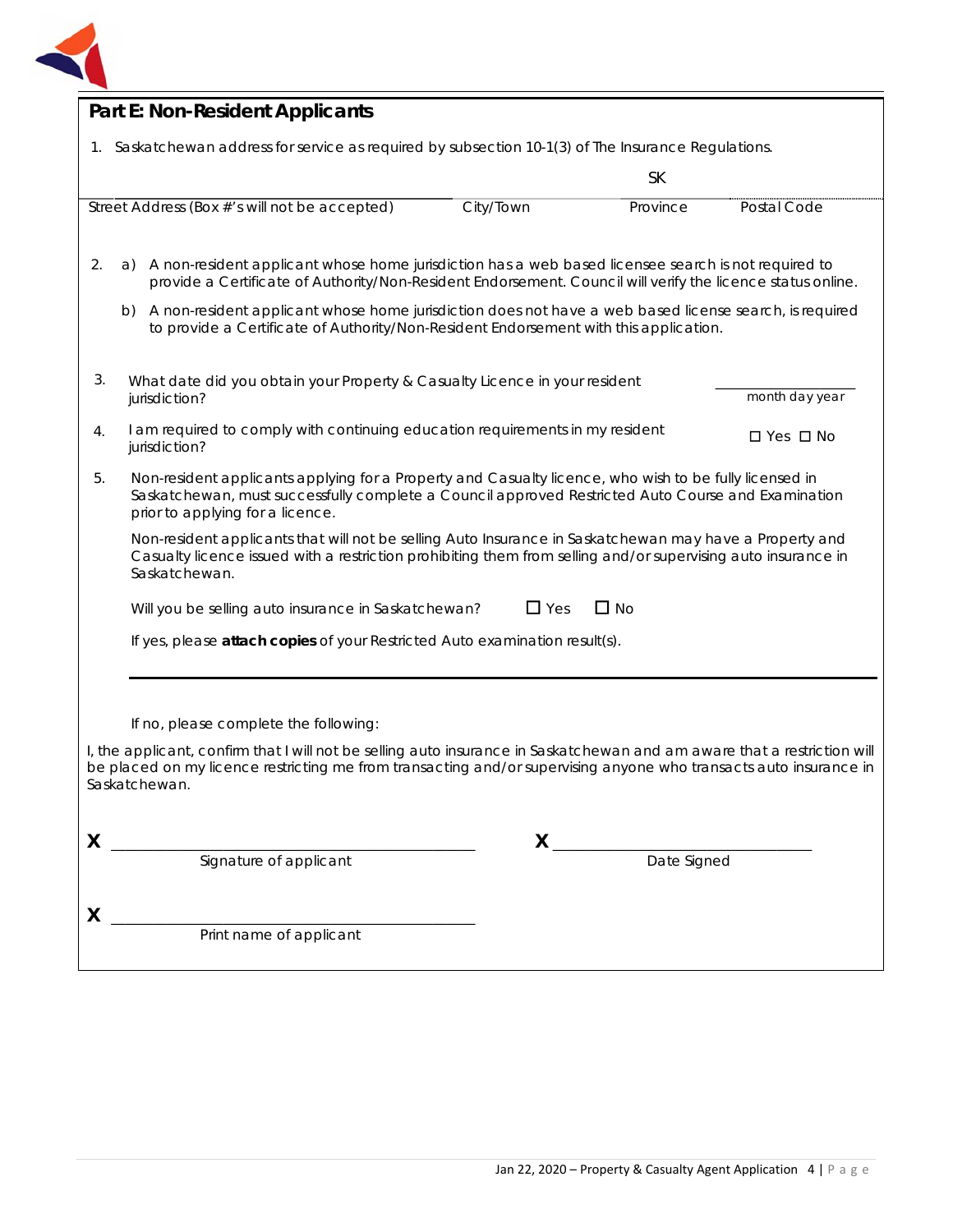

# **Part F: Consent to the Collection, Use and Disclosure of Information**

By applying for an insurance licence, I, the applicant, understand personal information will need to be collected from me and from other sources such as the recommender of the licence, financial service regulators, law enforcement agencies, credit bureaus, insurance companies, previous employers or other organizations in the financial services sector. I, therefore, consent to the collection and use of this personal information for the purpose of determining my suitability for licensing.

I, the applicant, further understand and consent to the disclosure of personal information to the recommender of the licence, financial service regulators, law enforcement agencies, credit bureaus, insurance companies or other organizations in the financial services sector, for the purpose of determining suitability for licensing.

| Signature of applicant  | Date Signed |  |
|-------------------------|-------------|--|
|                         |             |  |
|                         |             |  |
| Print name of applicant |             |  |
|                         |             |  |

# **Part G: Declaration**

The making of a false statement on this application constitutes a material misstatement and may result in the refusal of this application and the subsequent suspension or cancellation of any licence issued. This application is required to be personally signed by the applicant named herein.

I, \_\_\_\_\_\_\_\_\_\_\_\_\_\_\_\_\_\_\_\_\_\_\_\_\_\_\_\_\_\_\_\_\_\_\_\_\_\_\_, solemnly declare that all statements and answers in the foregoing application including attachments are true and correct, and I make this solemn declaration conscientiously believing it to be true, and knowing that it is of the same force and effect as if made under oath.

**X X**

Signature of applicant Date Signed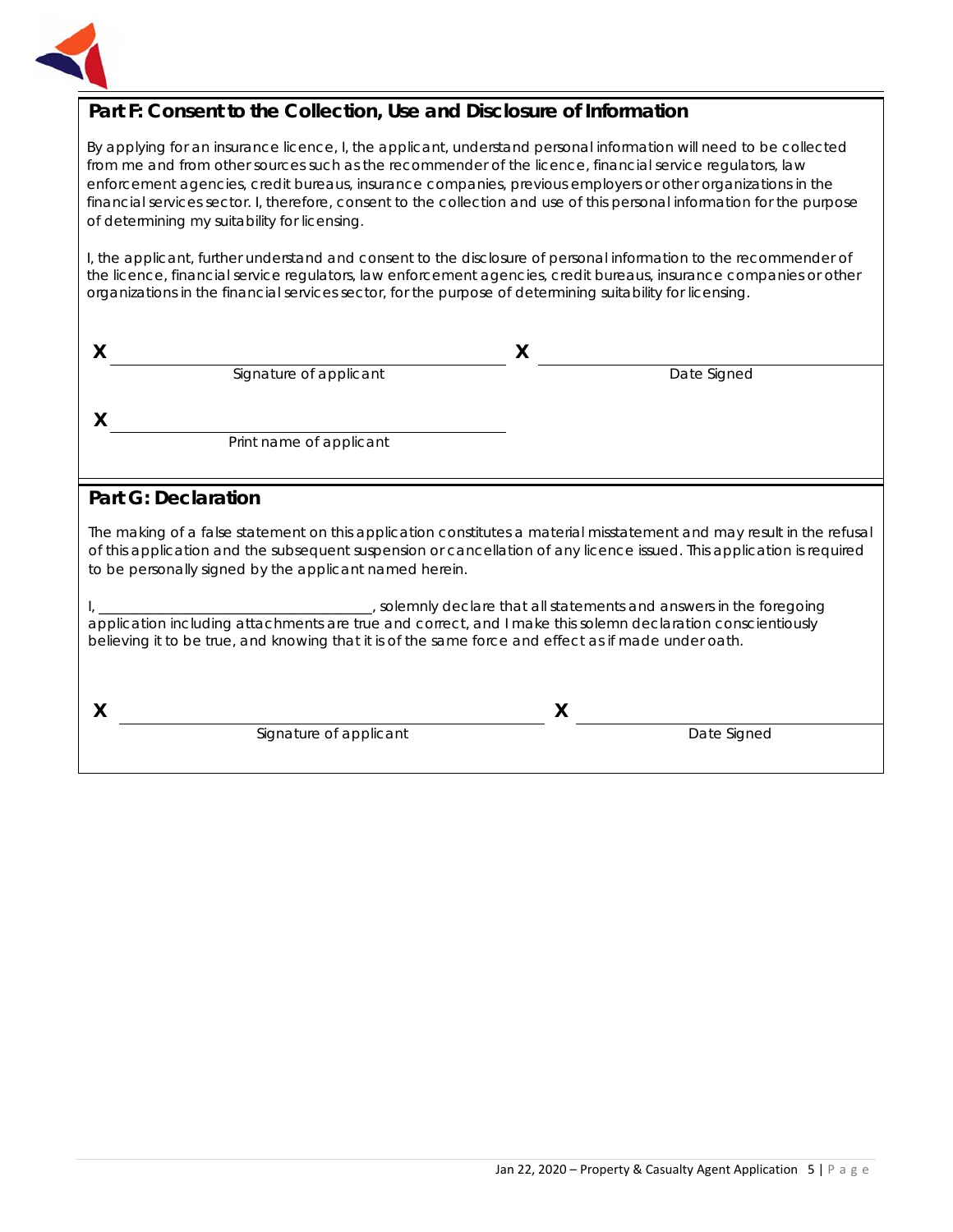

| <b>Part H: Recommender Declaration</b>                                                                                                                                                                                    |         |  |                                                                                                                                                                                                                           |  |
|---------------------------------------------------------------------------------------------------------------------------------------------------------------------------------------------------------------------------|---------|--|---------------------------------------------------------------------------------------------------------------------------------------------------------------------------------------------------------------------------|--|
| To be completed by the Designated Representative that is recommending you.                                                                                                                                                |         |  |                                                                                                                                                                                                                           |  |
| <b>Applicant Name</b><br><b>Please Print</b>                                                                                                                                                                              | herein. |  | is hereby recommended to act as an insurance agent for the Property & Casualty Agency named                                                                                                                               |  |
| Legal Name of<br>Agency<br><b>Please Print</b>                                                                                                                                                                            |         |  |                                                                                                                                                                                                                           |  |
|                                                                                                                                                                                                                           |         |  | The Designated Representative of the Property & Casualty Agency certifies that the qualifications and business<br>record of the applicant have been investigated and that the applicant is suitable to receive a licence. |  |
| To the best of my knowledge, information and belief, all statements and answers contained in the foregoing<br>application are true and correct, and that the applicant has completed this application.                    |         |  |                                                                                                                                                                                                                           |  |
| IT IS UNDERSTOOD THAT IF THE APPLICANT NAMED HEREIN IS TERMINATED BY US, WRITTEN NOTICE, INCLUDING THE<br>REASONS FOR TERMINATION, WILL BE GIVEN TO THE GENERAL INSURANCE COUNCIL OF SASKATCHEWAN,<br><b>IMMEDIATELY.</b> |         |  |                                                                                                                                                                                                                           |  |
| Print Legal Name of Designated Representative OR<br>Authorized Official of Designated Representative                                                                                                                      |         |  |                                                                                                                                                                                                                           |  |
|                                                                                                                                                                                                                           |         |  |                                                                                                                                                                                                                           |  |
| Designated Representative OR Authorized Official<br>Date Signed<br>of Designated Representative Signature                                                                                                                 |         |  |                                                                                                                                                                                                                           |  |
|                                                                                                                                                                                                                           |         |  |                                                                                                                                                                                                                           |  |
| Telephone                                                                                                                                                                                                                 | Fax     |  | E-mail Address                                                                                                                                                                                                            |  |

# **THE ABOVE APPLICANT WILL NOT ACT AS AN AGENT UNTIL THE LICENCE IS ISSUED**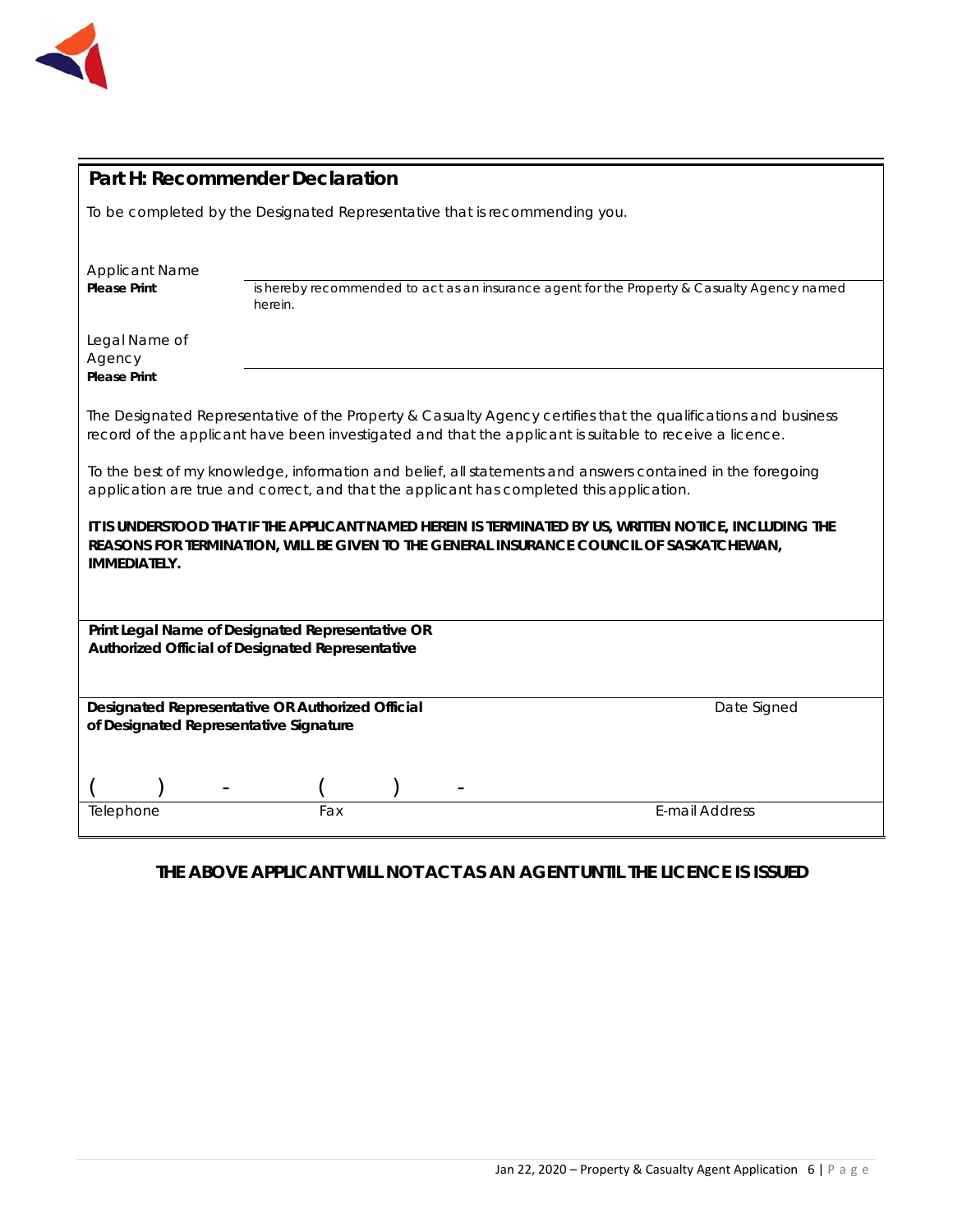



### **Attachments to the application form**

Part A – copy of your work permit or Immigrant Visa, and details, if applicable Part B, C, D - copies of all necessary documentation Provide the Security Clearance Report Payment of licence fee

| Payment information (Please choose a payment option below) |  |                                                |                                                                                   |  |
|------------------------------------------------------------|--|------------------------------------------------|-----------------------------------------------------------------------------------|--|
|                                                            |  | Cheque or money order enclosed for full amount | Make cheque or money order payable to the:<br>Insurance Councils of Saskatchewan. |  |
|                                                            |  |                                                | An NSF charge of \$25 will apply for returned cheques.                            |  |
|                                                            |  | Charge credit card for the full amount         | $\overline{\phantom{a}}$<br>$\overline{\phantom{a}}$                              |  |
|                                                            |  | <b>VISA</b>                                    | <b>Card Number</b>                                                                |  |
|                                                            |  |                                                |                                                                                   |  |
|                                                            |  | MasterCard                                     | Expiry Date (MM/YY)                                                               |  |
|                                                            |  |                                                |                                                                                   |  |
|                                                            |  |                                                | Signature                                                                         |  |
|                                                            |  |                                                | Print name of applicant                                                           |  |
|                                                            |  |                                                |                                                                                   |  |

Licensing Department Insurance Councils of Saskatchewan 310, 2631 – 28th Avenue Regina SK S4S 6X3

.

Tel: 306.347.0862 Fax: 306.347.0525

www.skcouncil.sk.ca